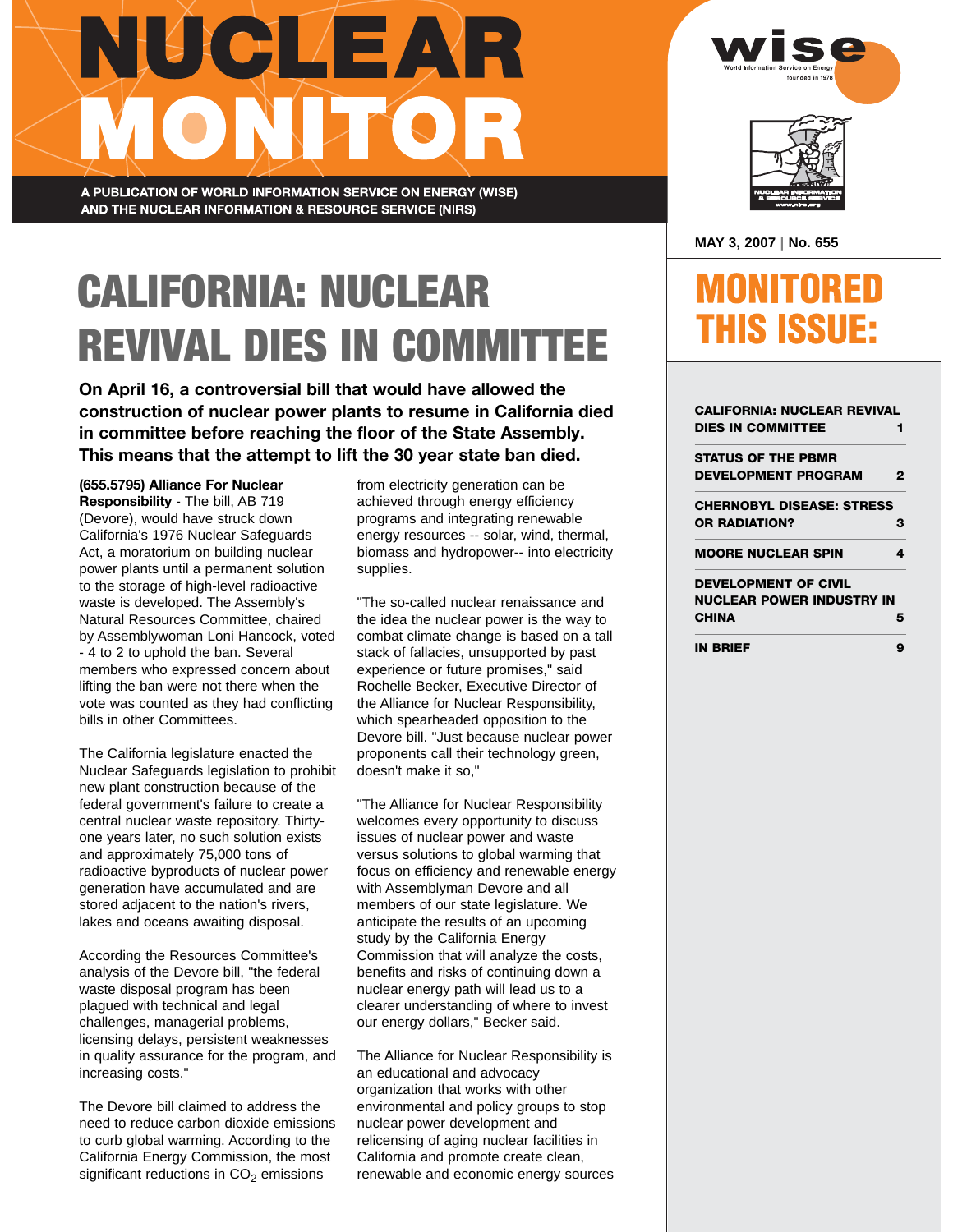that will create jobs, provide energy independence and serve as a model for other states and countries.

**Source and contact:** Rochelle Becker at Alliance for Nuclear Responsibility, PO Box 1328, San Luis Obispo, CA 93406-1328,

U.S.A. Tel: +1 858 337-2703 Web: www.a4nr.org

## STATUS OF THE PBMR DEVELOPMENT PROGRAM

**Much has been written about the construction of the PBMR in South Africa. However, many of those articles, including those in the Nuclear Monitor, focused on particular steps in the process and did not gave an overview of the status of the project. And since South-Africa is often mentioned by the pro-nuclear lobbyists as the place where the new generation nuclear reactors are actually being built, we now take the opportunity to give an update on the status of the project, using the April 2007 report "The status of the Pebble Bed Modular reactor development programme" by Steve Thomas.**

**(655.5796) WISE Amsterdam** - The Pebble Bed Modular Reactor (PBMR) is a new design developed from two German designs, developed separately by Siemens and ABB. The nearest plant in design to the PBMR to be built was a demonstration plant in Germany, THTR 300, which was in service from 1983- 1989.

The PBMR has been under development in South Africa since about 1993, although it was not until 1998 that these efforts were publicized. Eskom formally took a license with a German company, HTR, for pebble bed technology in 1999. The terms of this technology license have not been made public and the technology license is not discussed in the FEIR (Final Environment Impact Report) or the DFS (Detailed Feasibility Study). However, typically, a technology license would give the licensor a fee based on units sold, some rights over the new technology, and over the markets in which it could be sold.

It was expected in 1998 that work on construction of a demonstration plant would begin in 1999 and be complete before 2003 to allow commercial orders soon after. Eskom projected that the market would be about 30 units per year, about 20 of which would be exported. In April 2000, the South African Cabinet approved Eskom's continuation and completion of a Detailed Feasibility Study (DFS) on the proposed PBMR. Subsequently, Eskom formed a company, PBMR (Pty) Ltd to develop and market the technology. PBMR (Pty) Ltd foresaw four phases: research and development (already then completed), feasibility study (then underway), demonstration, and commercial application.

#### **Possible time scales**

In March 2007, a PBMR (Pty) Ltd spokesman admitted that construction on the demonstration plant could not start before late 2008 or early 2009.

However, this still seems a highly optimistic estimate. There has been no indication that the design of the demonstration plant is nearly complete. Given also that no commercial agreement to fund the demonstration phase has been concluded, it seems highly unlikely that a final design can be submitted to the NNR (the South African National Nuclear Regulator) before the end of 2007. If we allow two years as the minimum time NNR could take before it allows construction to begin, this places start of construction at the start of 2010. A PBMR (Pty) Ltd spokesman has said that fuel load for the demonstration plant would take place 48 months after construction start. Allowing time for fuel load and other tests, first power might take place about 6 months later, at about mid-2014. This is now more than 10 years later than was forecast when the PBMR program was announced in 1998. So despite nearly 10 years of work, completion of a demonstration plant is further away than it was when the program was announced.

The original plan was that commercial orders would follow immediately on from the completion of the demonstration plant. This begs the question, what will have been demonstrated at that point? Clearly there will be some evidence on the design process, the constructability of the design, and the cost of construction. However, there will have been no demonstration of the operation of the plant. Given that the PBMR's nearest relative, the THTR-300 plant in Germany failed after the demonstration plant had started, this is an unjustifiable decision.

This issue was belatedly taken up in the Revised Final Environmental Scoping Report (RFESR) published in January 2007. It divides 'demonstration'

into demonstration of functional integrity and demonstration of commercial performance. It lists 13 separate attributes that should be demonstrated. Three of these will take at least three years to be partially demonstrated (plant availability, plant efficiency and sustainability, operational and maintenance cost, and first outage). 11 of them will take at least 7 years to be fully demonstrated (e.g., main power system integrity and helium leakage verification). Even if operation goes entirely to plan and no problems emerge and we assume partial demonstration is a sufficient basis for commercial orders to be placed, this means commercial orders could not be placed before mid-2017, with first power from the first commercial plant in 2021.

#### **Conclusion**

The record of the PBMR venture in meeting time and cost deadlines is appalling. The estimated cost of the demonstration phase had escalated by a factor of more than seven by 2005. It seems unlikely that when an updated version of this cost is produced, the cost will not have risen again.

The estimated time when commercial orders could be placed has slipped from 2004 to probably no earlier than 2020.

There have been continual promises that new foreign partners would be brought in to the project to add expertise and share the risk but five years after Exelon withdrew, no new partners have been recruited. Indeed, all the original partners have either withdrawn or reduced their stake: Exelon withdrew in 2002; BNFL contributed only 15 per cent of the costs instead of the 22.5 per cent it was contracted to contribute; IDC reduced its stake from 25 per cent to 13 per cent. It has now emerged that even Eskom, usually seen as a committed supporter of the program was, as early as 2002,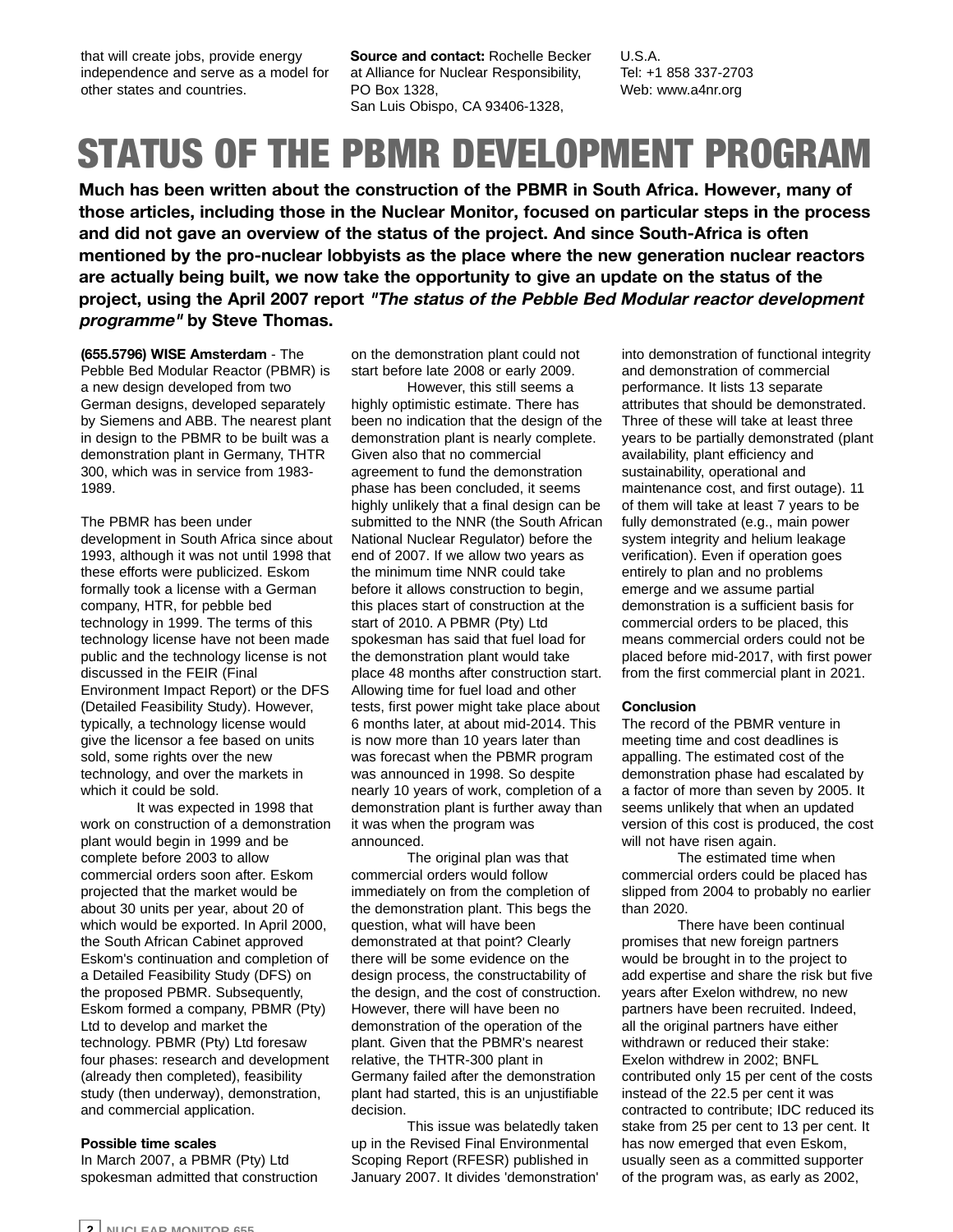concerned about the riskiness of the venture and was looking for politically viable ways to withdraw from the project.

The program was launched on the basis of it being an export project that would bring a stream of income to South Africa from export sales. This promise has also not been fulfilled and the any reasonably likely export orders disappeared when Exelon withdrew in 2002.

The risk is that the longer the project continues, the more politically difficult it will be for the project to be abandoned and the pressure on Eskom to order plants will increase, regardless of how expensive these orders will be. As a fully state-owned company, it will be difficult for Eskom to resist this pressure.

#### **The proposal for a 'conventional' nuclear plant**

Due to the fact that the BPMR-project is not living up to its expectations (to put it mildly) and in the wake of severe power shortages in the Cape area following a serious error in the maintenance of the existing Koeberg nuclear power plant, Minister Alec Erwin announced in April 2006, that he had asked Eskom to examine the possibility of building a 'conventional nuclear power station'. By February 2007, these plans had been firmed up sufficiently that it was forecast that a large plant would be on line by 2014 with a total of 2000-3000MW to be completed in the 'near-term'.

The clear implication from the use by Erwin and Eskom of the word 'conventional' is that there are wellproven, off-the-peg nuclear designs that

South Africa could order with confidence. This is far from the case. Of the reactor designs being developed and which are currently on offer, there are only two obvious candidates: the European Pressurized Water Reactor (EPR) offered by Areva; and the AP-1000 offered by Westinghouse

The EPR (1700MW) has been under development by Areva since 1991, but only two orders had been placed by April 2007. One was placed in December 2003 for a plant to be built in Finland, while a second order for France is expected to be finalized in 2007. Experience with the Finnish reactor (Olkiluoto 3) has been appalling. After 18 months of construction, the plant was already 18 months late and the costs had escalated by about a third. While EPR has received safety approval from the French and Finnish authorities, it is not expected to complete its review by US authorities until about 2011. The EPR remains effectively unproven and experience to date is poor.

The AP-1000 (1200MW) has been under development since 1999 and was given regulatory approval in 2006 by the US authorities (NRC). It was based on a design, the AP-600, which, after more than a decade of development, was given safety approval in 1999. However, by that time, it was clear the AP-600 was uneconomic and it was abandoned without ever having been built. In December 2006, China placed the first orders for an AP-1000 with four units. The AP-1000 is unproven and is based on a design that is also unproven. It has received regulatory approval in the USA, but nowhere else.

So there is no such thing as a 'conventional nuclear power reactor'. But is such a time-scale (online in 2014) realistic? If Eskom were to proceed with the conventional nuclear option, it would have to identify a site and open a call for tenders. Identifying a site would be hugely controversial and probably the least controversial site would Koeberg, where the existing nuclear plants are sited and where the demonstration PBMR is expected to be built. An EIA would have to be completed to get approval for a site and it is unlikely this could be completed and approval given in less than three years. A call for tenders could also take up to three years to be completed. Finland expected to build its EPR in 54 months but it is already 18 months late, France expects to take about 5 years to build its order and the UK projects a construction time of six years. All three countries have far more recent nuclear experience with construction than South Africa so a construction time of less than six years seems optimistic. So the prospect of having a plant on-line by 2014 seems improbable and even an accelerated process, where everything went without a hitch would be unlikely to see a plant on-line before 2017.

**Source:** *"The status of the Pebble Bed Modular reactor development programme"* by Steve Thomas (published April 2007). **Contact:** Earthlife Africa, Maya Aberman, Campaign Co-ordinator. Tel: +27.21.447.4912 Email: coordinator@eartlife-ct.org.za

## CHERNOBYL DISEASE: STRESS OR RADIATION?

**In the past decade there were jubilant stories in the media on the flourishing wildlife in the 30 kilometer (19-mile) "exclusion zone" around the nuclear disaster site of Chernobyl. The healthy looking animals in the zone, however, appear to be not that healthy. A new study on birds show a link to radiation . The new studies are among the first to measure empirically the long-term effects of massive radiation contamination over an almost 2,000-square-mile area.**

**(655.5797) Laka Foundation** - A new study shows that birds in the vicinity of Chernobyl suffer from many more birth defects and abnormalities than would normally be expected. Furthermore the scientists found that many birds are not living as long and are not breeding as successfully as their counterparts outside the radioactive zone. The new findings, published in the peer-reviewed Proceedings of the Royal Society in Britain, also suggest that organisms can detect hazards to their long-term health

and species survival even when the hazard cannot be smelled, tasted or observed visually.

The studies by Tim Mousseau and Anders Moller are among the first to measure empirically the long-term effects of massive radiation contamination over an almost 2,000 square-mile area. Chernobyl is unique in the world in the amount of radiation spilled by the disaster over a broad land mass. But Mousseau and others say

there has been too little scientific research so far to measure the impact of the radiation on the environment and living organisms.

Moller and Mousseau examined more than 7,700 birds, from Chernobyl and from control areas in among others Spain and Denmark. Findings revealed that more than 13% of the Chernobyl birds had partial albinism tufts of white feathers compared to levels of around 4% in the control birds. Recapturing the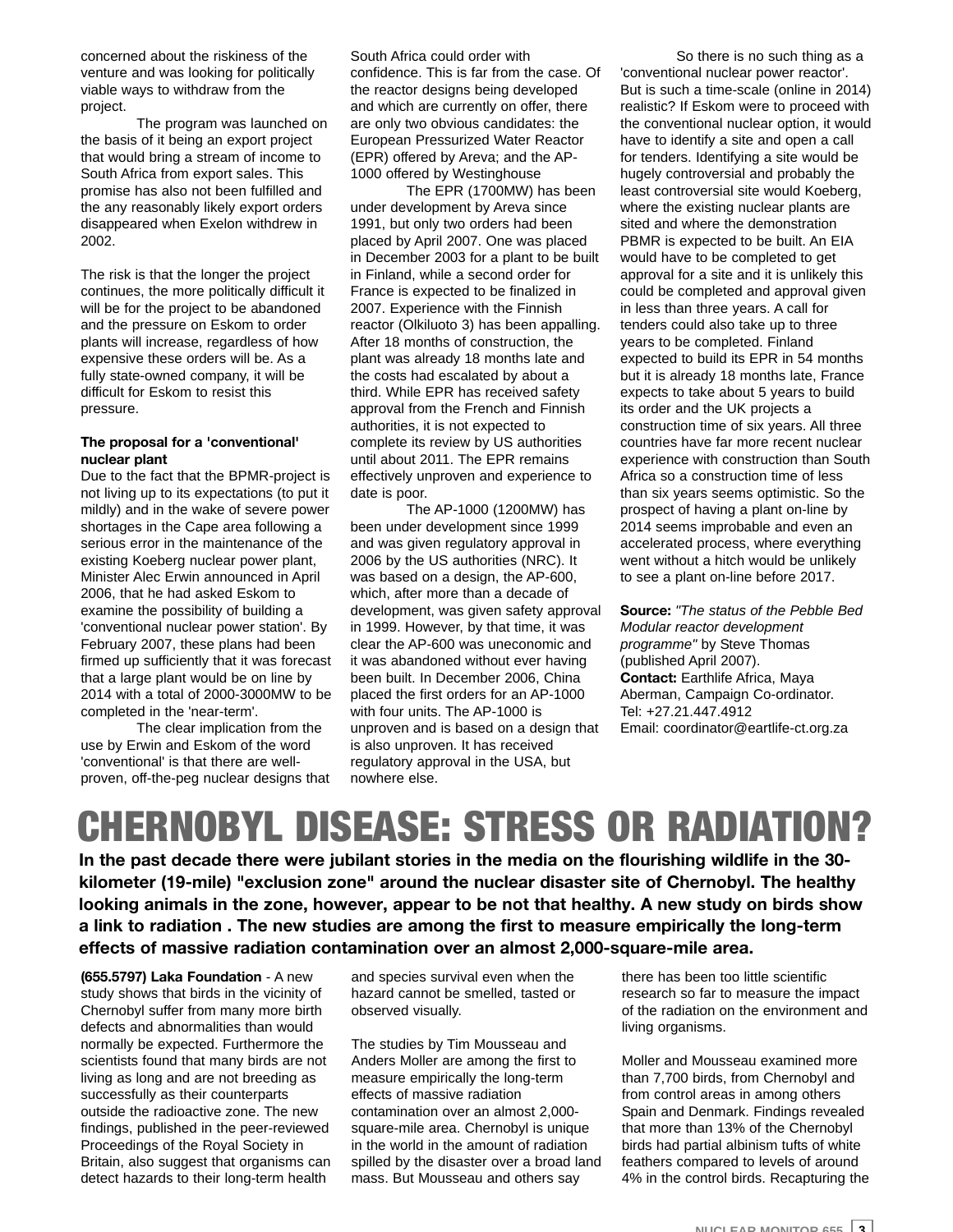same birds year after year showed that birds with abnormalities were four times less likely to survive and that breeding success was reduced by over 50%.

The outcome directly contradicts a 2005 report prepared by the Chernobyl Forum, which is led by the International Atomic Energy Agency (IAEA) and the World Health Organization (WHO). According to this forum the causes of poor health in the Chernobyl region were mainly caused by stress, an unhealthy lifestyle and other factors, and they emphasized that the local population were exposed to radiation doses which are too low to cause damage to human health.

In the US daily The State former director of the Center for Risk Management at the Department of Energy's Oak Ridge National Laboratory Curtis Travis calls Mousseau's and Moller's research

important. "There have been very few studies on ecology effects (at Chernobyl)," he said. "Chernobyl is important because it represents low levels of contaminants over a long period of time, while Hiroshima represented high doses over a short period of time […] While many official reports have downplayed the long-term impact of Chernobyl on humans, all of the data says radiation causes human health effects down to the lowest levels. There is no threshold," Travis said.

Moller and Mousseau think that the health impact of the Chernobyl disaster could be much worse. Co-author of the study Tim Mousseau, a biology professor at the University of South Carolina: "Birds don't drink, birds don't smoke, and they don't suffer the same kind of stresses as humans that can cause diseases such as cancers". The findings support the theory of Mousseau and his colleagues that the low-level

radiation in the Chernobyl zone is enough to cause the high rates of abnormalities and birth defects reported in humans living in the region. If they are right, then millions of people living in Belarus, Ukraine, and Russia are still at risk.

Look for more information on: http://cricket.biol.sc.edu/Chernobyl.htm

**Sources:** A.P. Moller and T.A. Mousseau (2007). *Birds prefer to breed in sites with low radioactivity in Chernobyl*. Proceedings of the Royal Society B: Biological Sciences: 27 March-3 April, 2007 / *Smart birds might teach lesson*, The State, 9 April 2007 <http://www.thestate.com/154/story/307 71.html> / National Geographic News, 18 April 2007 **Contact:** Tim Mousseau: Mousseau@sc.edu / Anders Moller:

amoller@snv.jussieu.fr

## MOORE NUCLEAR SPIN

**Although it's hardly reflected by reality the nuclear industry is doing very well in rhetoric's and nuke-speak. Not only have they managed to let people believe that new nuclear plants are being build all over the globe, more and more people also believe that we need nuclear energy to combat climate change. Patrick Moore is often mentioned as a Greenpeace founder who now believes in nuclear energy. But what about his credentials?**

**(655.5798) WISE Amsterdam** - In this PR battle the nuclear industry has been organising help from former environmentalists like former Greenpeace activist Patrick Moore. They never tell that he is paid by a group bankrolled by the U.S. Nuclear Energy Institute (NEI). NEI represents nuclear power plant operators, plant designers, fuel suppliers and other sectors of the nuclear power industry. Hill & Knowlton is NEI's public relations firm, though it's not the only firm working to build support for nuclear power.

In January 2006, NEI signed an US\$ 8 million (Euro 5.5 million) contract with Hill & Knowlton. The objectives included developing "a national coalition that would 'activate and expand on' existing nuclear energy supporters, engaging employees, shareholders, academics, health experts, and environmental organizations," and "'pre-empting and offsetting' criticism from opponents,"

#### **Building the Nuclear CASE**

With Hill & Knowlton's help, NEI launched what is possibly its greatest PR triumph. The Clean and Safe Energy Coalition (CASEnergy) held its inaugural press conference on April 24, 2006, just two days before the 20<sup>th</sup> anniversary of the Chernobyl nuclear power plant disaster. CASEnergy is fully funded by NEI, and supported by Hill & Knowlton. CASEnergy is not the first businessfunded coalition to support nuclear power, but the others never received the attention that CASEnergy is now enjoying.

That's due in large part to the choice of Patrick Moore as CASEnergy's co-chair and most public spokesperson. As he explained at the group's launch, Moore's role is to "speak and write to press the group's agenda, as well as to coordinate efforts," reported *Nucleonics Week*. His past work with Greenpeace has proved an irresistible hook for many reporters, even though his association with that group ended in 1986. Moore has now spent more time working as a PR consultant to the logging, mining, biotech, nuclear and other industries (since at least 1991, or 16 years) than he did as an environmental activist (from 1971 to 1986, or 15 years).

Part of the thinking, surely, was that the press would peg Moore as an

dedicated environmentalist who has turned into pro-nuke cheerleaders. And it works. From tiny local to influential national daily papers and television Moore is being referred to as either a Greenpeace founder or an environmentalist, without mentioning that he is also a paid spokesman for the nuclear industry.

Both NEI and Moore decline to say how much he's paid. Presumably, the nuclear industry feels it's getting its money's worth. A Nexis news database search on March 1, 2007 identified 302 news items about nuclear power that cite Moore, since April 2006. Only 37 of those pieces -- 12 percent of the total - mention his financial relationship with NEI.

Industry representatives don't just showcase Moore to reporters. In response to a safety question at a public debate on nuclear power in Wisconsin (USA) , on December 7, 2006, another NEI's spokesperson said, "Patrick Moore, the former co-founder of Greenpeace -- he's now very in favour of nuclear power -- often brings up an example of the Bhopal disaster in India, 1986 -- a huge chemical accident. ... It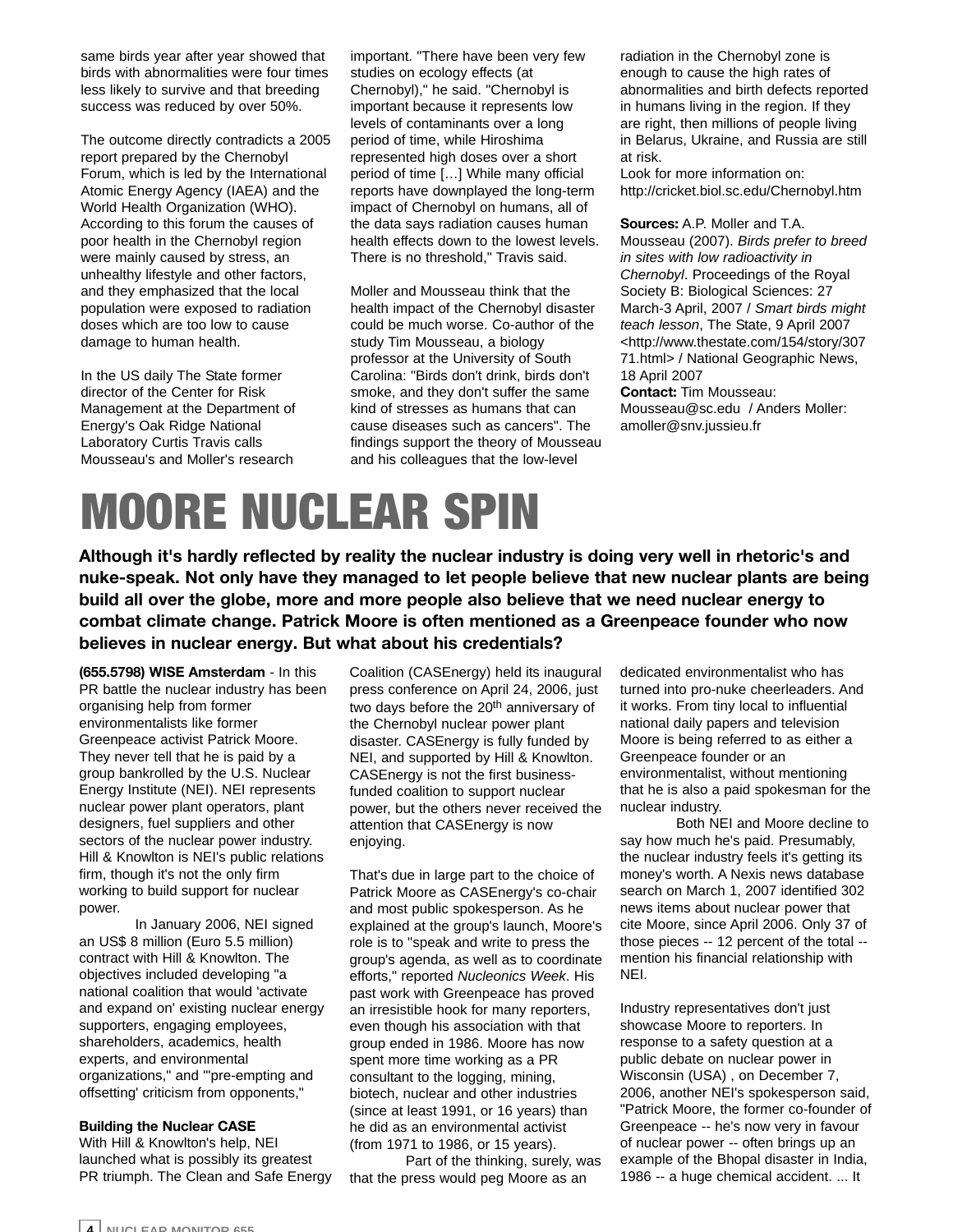was a disaster. But the response was not, 'We have to close down the chemical industry.' The response was, 'We have to make the chemical industry safer.' And that's exactly what nuclear has done, after Chernobyl and after Three Mile Island." She did not disclose Moore's paid position with NEI. When asked about it, the NEI spokesperson responded, "You can't change his mind with money."

Current Greenpeace leaders and other environmental activists have repeatedly distanced themselves from Moore and questioned his claims. According to Greenpeace advisor Harvey Wasserman "Moore exaggerates his role in Greenpeace and his credentials as a scientist to serve as a public relations hack." But these protestations have mostly been ignored. When they are raised, Moore dismisses them as

further proof of the irrationality of his former colleagues.

**Source:** extracted from a much more detailed article written by Diane Farsetta, Centre for Media and Democracy, March 14, 2007 and published at: http://www.prwatch.org/node/5833

## DEVELOPMENT OF CIVIL NUCLEAR POWER INDUSTRY IN CHINA

**China's rapid economic development has been accompanied by a huge increase in energy demand. Since 1990, China's primary energy consumption has risen by more than 70%. In the first decade of the 21st century, China became the world's second largest energy consumer (after United States) and the third largest energy producer (after United States and Russia).**

**(655.5799) CESDRRC** - Low energy efficiency and rising living standards contribute to a steady increase of consumption in China. On the one hand, according to estimates by the Asian Development Bank, China uses four times the amount of energy to produce a unit of GDP than the Group of Seven developed countries. On the other hand, compared to western countries the average per capita energy consumption is still low: the average Chinese citizen consumes only one eighth of a U.S citizen, but consumption is expected to grow fast. The ongoing trend of urbanization and motorization and the aim to quadruple the economy by 2020 will result in a further increase in energy, mainly coal, consumption. China plans to built more than 500 additional coal-fired power plants in the coming 15 years, for example (\*1).

The dependence on conventional fossil fuels, namely coal and crude oil, have created severe environmental pollution problems and a rapid increase of greenhouse gas (GHG) emissions. As soon as in 2008 China is expected to overtake the United States as the world's largest emitter of  $CO<sub>2</sub>$ . (\*2) At present seventy percent of China's CO2 emissions are derived from coal combustion.

China's energy resources are not well distributed with respect to economic development and demand. Coal and natural gas reserves are mainly concentrated in the western provinces, hydropower in the southwest. Energy demand, on the other hand is highest in the eastern coastal provinces of Guangdong, Zhejiang and Jiangsu, and especially in the mega-cities

Shanghai, Beijing and Tianjin, where in recent years power cuts during peak seasons have become a frequent problem.

In view of the mentioned problems related to fossil fuels, the Chinese government has in recent years shown serious commitment to improve energy efficiency and develop renewable and so-called "clean energies", including nuclear energy. For the first time, the present 11th Five-Year Plan (2006-2010) includes the goal to reduce energy consumption by 20% per unit GDP by 2010, and to increase the share of renewable energies in the energy portfolio to up to 15%. China is planning to invest US\$ 185 billion to meet this goal. (\*3). Development plans also call for a considerable development of nuclear power. So the aimed increase of the share of nuclear energy to 4% from present 2% compared to some western nuclear nations remains relatively modest, the increase will equal the construction of 30 new nuclear plants by 2020, making China one of the last nations in the world where considerable development of nuclear industry is expected.

#### **China's Nuclear Energy Programme**

In China, it is often mentioned that nuclear energy is a  $CO<sub>2</sub>$  emission free energy resource (alongside renewable energies) and has to be considered as a form of "clean energy". In international negotiations China has been consequently a strong supporter for the proposal to include nuclear energy into the Clean Development Mechanism (CDM). China's civilian programme for nuclear power generation was initiated in the 1980s, with the indigenous design

and construction of a 300 MW pressurized water reactor (PWR). Construction of the Qinshan Unit 1 plant about 100 km southwest of Shanghai started in 1985, operation began in 1991. In the mid-1980s, the Daya Bay project near Hong Kong was started. Daya Bay Units 1 and 2 are equipped with PWR units of 984 MW, supplied by the French company Framatome. The two reactors began commercial operation in 1994. About 70% of their power is transmitted to Hong Kong and 30% to Guangdong Province. As a reaction, environmental activists in Hong Kong collected about one million signatures, protesting against Daya Bay, but their protests were ignored by Beijing authorities.

Since the beginning of the new millennium, another seven nuclear plants have been connected to the power grid: Qinshan Units 2A and B with Chinese designed reactors started operation in 2002 and 2004, respectively, Qinshan Units 3A and B began operating in 2003 using Canadian CANDU units, and in 2002, Lingao Units 1 and 2, also located in Guangdong Province, and equipped with 990 MW Framatome units similar to those in Daya Bay went into operation. In May 2006, the first unit of two Russian AES-91 power plants (equipped with 1060 MW VVER light water pressurized reactors) was connected to the grid in Tianwan (Lianyungang). In 2007, the both plants in Tianwan are expected to enter commercial operation. The total capacity of all operating nuclear power plants amounts to 7587 MW.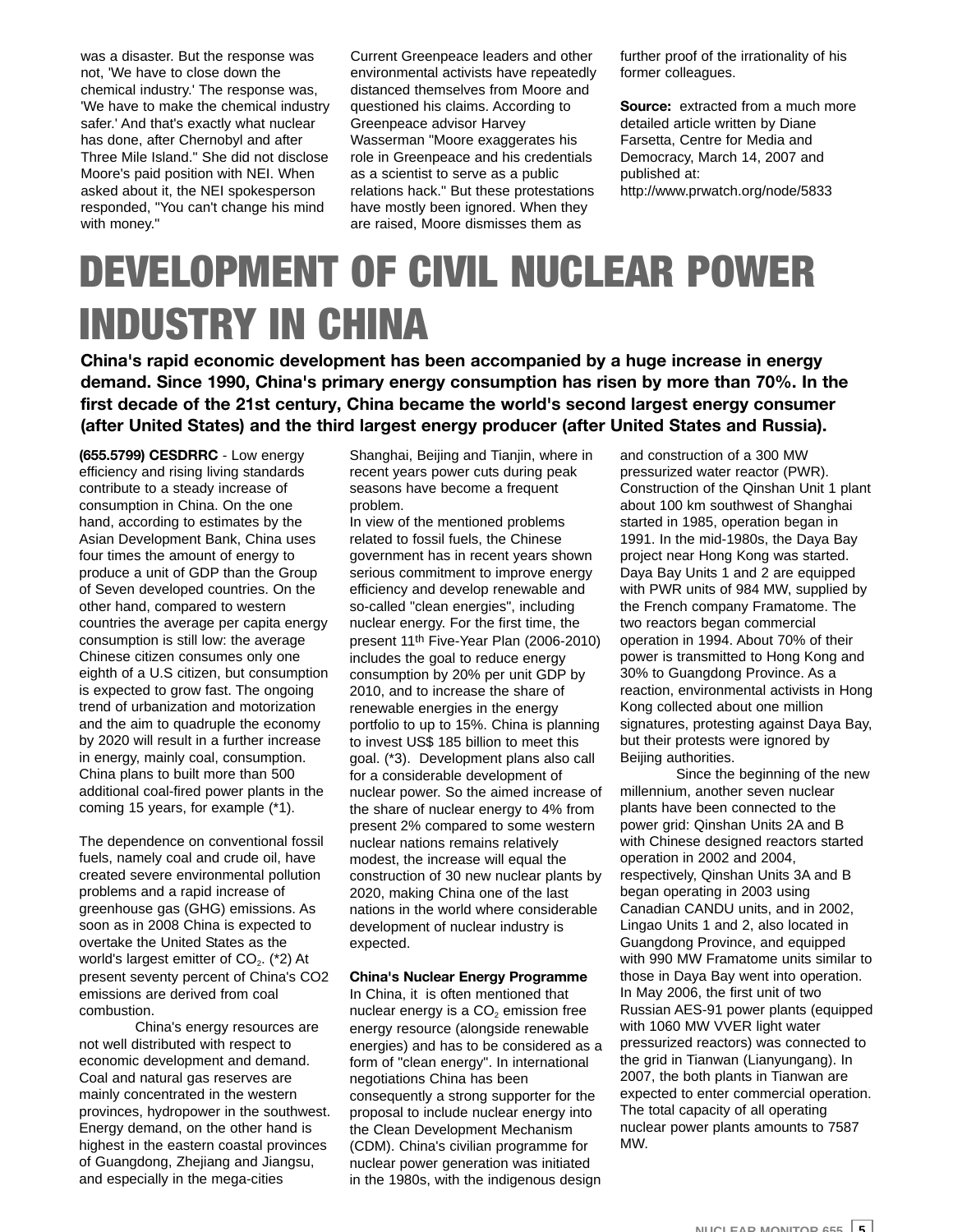**Tab. 1:** Nuclear power reactors in operation and under construction

| Name                                                                                                                                              | Technology                                                                                                                                                | Location<br>(Province)                                                                                                  | Capacity<br>(MW)                                                     | Start of<br>Commercial<br>Operation                                          |
|---------------------------------------------------------------------------------------------------------------------------------------------------|-----------------------------------------------------------------------------------------------------------------------------------------------------------|-------------------------------------------------------------------------------------------------------------------------|----------------------------------------------------------------------|------------------------------------------------------------------------------|
| Operational<br>Qinshan 1<br>Qinshan 2<br>AQinshan 2<br>BQinshan 3<br>AQinshan 3<br>BDaya Bay 1<br>Daya Bay 2<br>Lingao 1<br>Lingao 2<br>Tianwan 1 | PWR, China<br>PWR, China<br>PWR, China<br>PHWR, Canada<br>PHWR, Canada<br>PWR, France<br>PWR, France<br>PWR, France<br>PWR, France<br><b>VVER, Russia</b> | Zhejiang<br>Zhejiang<br>Zhejiang<br>Zhejiang<br>Zhejiang<br>Guangdong<br>Guangdong<br>Guangdong<br>Guangdong<br>Jiangsu | 300<br>642<br>642<br>728<br>728<br>984<br>984<br>990<br>990<br>1,060 | 1994<br>2002<br>2004<br>2002<br>2003<br>1994<br>1994<br>2002<br>2003<br>2007 |
| Under<br>construction<br>Tianwan 2<br>Shidaowan<br>Lingao 3<br>Lingao 4<br>Qinshan 6<br>Qinshan 7                                                 | VVER, Russia<br>HTR-PM China<br>PWR, France<br><b>PWR France</b><br><b>PWR</b><br><b>PWR</b>                                                              | Jiangsu<br>Shandong<br>Guangdong<br>Guangdong<br>Zhejiang<br>Zhejiang                                                   | 1,060<br>200<br>935<br>935<br>610<br>610                             | 2007<br>2010<br>2010<br>2011<br>2011<br>2011                                 |

*Source: World Nuclear Association (2007), www.worldnuclear.org/info/inf63.html*

#### **Organisation**

A number of institutions are in charge of the civilian nuclear program. The National Development and Reform Commission (NRDC) sets the targets for energy development (and the share of nuclear energy) and approves nuclear projects. The China Atomic Energy Authority (CAEA) is in charge of civil nuclear programs and international cooperation in this field. The CAEA is also responsible for feasibility studies for planned nuclear power plants. The National Nuclear Safety Administration oversees safety regulations and their compatibility with international agreements, whereas the State Environmental Protection Administration (SEPA), the Chinese Environmental Ministry is in charge of environmental impact assessment and monitoring radioactive pollution.

Today there are several Chinese corporations active in the nuclear power sector. The China National Nuclear Corporation (CNNC) is involved in R & D, uranium exploration and mining, enrichment, fuel fabrication, reprocessing and waste disposal. CNNC's subsidiary China Nuclear Energy Industry Corp. (CNEIC) is in charge of uranium fuel trading. The China Nuclear Engineering and Construction (CNEC) group is responsible for plant construction. Another leading company in this field is the Guangdong Nuclear Power Group (CGNPG) that runs the Daya Bay plant and will be in charge of the Yangqiang project. The China Huaneng Group (CHNG) one of the five leading power companies in China is not involved in the nuclear business so far but helds a major share in a consortium for the Shidaowan demonstration plant for small scale high-temperature gas cooled reactors.

The Chinese nuclear industry has influential supporters in the Chinese government. Former premier Li Peng, an engineer and energy expert, was one of the strong promoters of the early nuclear power projects. He also managed to find some of his family members key positions in the nuclear power business and the power industry. For many years Mr. Li

Peng's wife Zhu Lin hold the position of a general manager of the Guangdong Nuclear Power Group. Today Mr. Li Peng's

son Li Xiaopeng is the director general of the China Huaneng Group, a company that recently joined the nuclear club.

#### **Front and back end of the fuel cycle**

China has its own uranium resources, but also needs to import supplies from other countries. The current production of 840 t uranium from local mines in Western China (Xinjiang Autonomous Region, Shaanxi, Guangxi, Liaoning) supplies about half of the current demand, the remaining half having to be imported from Kazakhstan, Russia and Namibia. In April 2006, prime minister Wen Jiabao's state visit to Australia, which holds 40 percent of the world's uranium reserves, resulted in the Nuclear Transfer Agreement and Nuclear Co-operation Agreement that allows Australia to supply uranium to China (\*4).

Chinese national uranium mines, most of them located in the less developed western regions, are reported to be causing environmental pollution and health risks to local residents. Cases of radiation poisoning affecting local residents have, for example, been reported from uranium mine No. 792 in Diebu County, Gansu

Province. The mine opened in 1967, run by the military, annually milled between 140 and 180 tons of uranium bearing rocks. In 2002, the mine officially was closed down due to ore exhaustion and outdated equipment. However, it continues operation as a private owned mine operated by Longjiang Nuclear Ltd. Since 1988, Sun Xiaodi, a former employee repeatedly travelled to Beijing and met with foreign journalists to make the case public. In early 2005, he was detained by public security forces. He was released later that year, but ever since remains under police surveillance. In 2006 Sun Xiaodi was awarded with the international Nuclear-Free Future Resistance Award. (\*5).

Uranium enrichment is mainly undertaken either within China or by the company Urenco in Europe. Within China, facilities in Chengdu (Sichuan Province), Lanzhou (Gansu Province) and Hanzhong (Shanxi) provide uranium enrichment for civilian purposes. Fabrication of PWR fuel is done at a plant in Sichuan Province, another plant in Inner Mongolia will provide PHWR fuel to the CANDU type plants.

Planned spent fuel activities include at-reactor storage, away from reactor storage as well as reprocessing. A centralized storage facility with a capacity of 550 tons of fuel has been in operation since 2000 in Lanzhou (Gansu Province). A pilot (50 t/yr) reprocessing plant using the Purex process was opened in 2006 at Lanzhou. This is capable of expansion to 100 t/yr and will be fully operational in 2008. A large commercial reprocessing plant based on indigenous advanced technology is planned to follow and expected to begin operation about 2020.

As many other nuclear power nations China so far has not found a solution for permanent disposal of nuclear waste. In 2005, Chinese experts with German experts from the Technical University of Clausthal began assessing potential repository sites in the Gobi desert (Gansu Province) (\*6). Repository sites are planned to be fully operational by around 2030. No information how the fuel will be transported to reprocessing and repository sites is available.

#### **The future of nuclear power industries**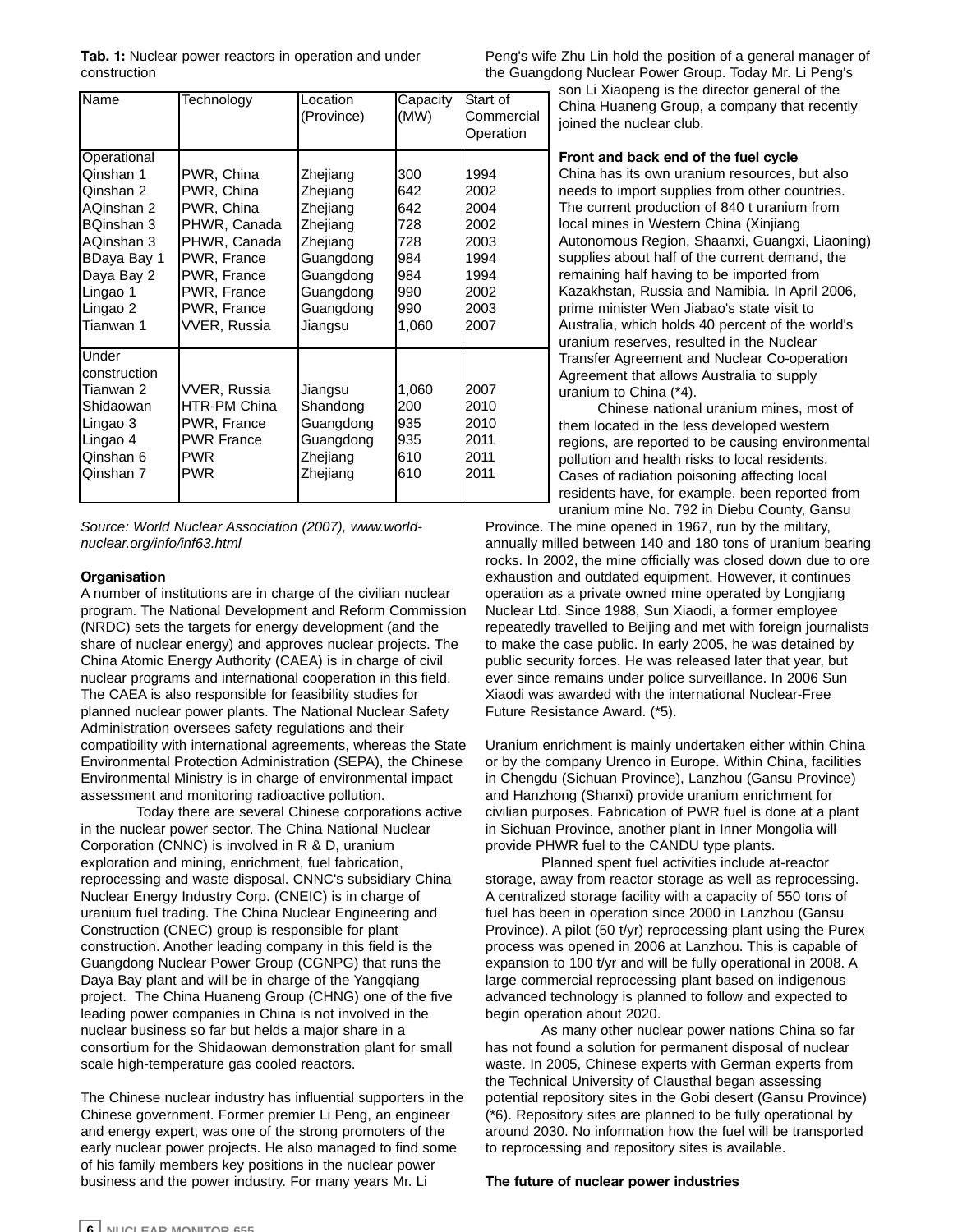Up to the late 1990s, China's nuclear industry saw only modest development. Starting in 1997 and for the following six years, as a result of the Asian crisis many potential projects were put on hold because of concerns of excess capacity, safety and the high costs of nuclear power. Nuclear plans were resumed with the 10<sup>th</sup> Five-Year Plan (2001-2005), which explicitly incorporated the development of nuclear energy as one major goal within China's energy strategy. Under pressure as a result of severe power shortages that have affected China's main industrial centres in the eastern coastal regions in recent years, the national authority responsible for China's energy policy, the National Development and Reform Commission (NDRC), has adjusted the nuclear development plans. The latest plan calls for China's nuclear power industry to provide 4% of overall power supply and an increase of installed capacities to 41-46 GW. This will require the construction of over 30 new nuclear power plants.

| <b>Name</b>              | Technology                | Location<br>(Province/<br>Municipality) | Capacity<br>(MW) | Start of<br>Commercial<br>Operation |
|--------------------------|---------------------------|-----------------------------------------|------------------|-------------------------------------|
|                          |                           |                                         |                  |                                     |
| Approved for             |                           |                                         |                  |                                     |
| construction(included in |                           |                                         |                  |                                     |
| 11th 5 year plan 2006 -  |                           |                                         |                  |                                     |
| 2010)                    |                           |                                         |                  |                                     |
|                          | AP 1000 USA<br><b>USA</b> | Zhejiang                                | 1,000            |                                     |
| Sanmen 1                 | <b>PWR France</b>         | Zhejiang                                | 1,000            |                                     |
| Sanmen 2                 | <b>PWR France</b>         | Guangdong<br>Guangdong                  | 1,650<br>1,000   |                                     |
| Yangjiang 1              | AP 1000 USA               | Shandong                                |                  |                                     |
| Yangjiang 1<br>Haiyang   | AP 1000 USA               | Shandong                                | 1,000<br>1,000   |                                     |
| Haiyang                  | China                     | Shandong                                | 200              |                                     |
| Shidaowan                |                           | Fujian                                  | 2 x 1000         |                                     |
| Huian/Fuqing             |                           | Liaoning                                | 2x 1080          |                                     |
| Hongyanhe/Dalian         |                           | Shandong                                | 2 x 1000         |                                     |
| Hongshiding              |                           | Guangdong                               | 2x 1080          |                                     |
| Yaogu                    |                           | Guangxi                                 | 2 x 1000         |                                     |
| Bailong                  |                           |                                         |                  |                                     |
|                          |                           |                                         |                  |                                     |
| Planned or proposed      |                           |                                         |                  |                                     |
| Heyuan                   |                           |                                         |                  |                                     |
| Ningde                   | <b>PWR</b>                | Guangdong                               | 4 x 1000         |                                     |
| Tianwan -2               | <b>PWR</b>                | Fujian                                  | 2 x 1080         |                                     |
| Qinshan -5               | <b>PWR</b>                | Jiangsu                                 | 2 x 1060         |                                     |
| Hongyanhe-2              | CNP-1000                  | Zhejiang                                | 2 x 1000         |                                     |
| Rongcheng or Weihai      | PWR                       | Liaoning                                | 2 x 1000         |                                     |
| Haiyang 2                |                           | Shandong                                | 2 x 1000 ?       |                                     |
| Tianwei- 2               | HTR                       | Shandong                                | $8 \times 200$   |                                     |
| Bailong-2                | <b>PWR</b>                | Shandong                                | 6 x 1000         |                                     |
| Hui'an/Fuqing-2          | <b>PWR</b>                | Guangdong                               | 4 x 1000         |                                     |
| Yangjiang 2              | <b>PWR</b>                | Guangxi                                 | 4 x 1000         |                                     |
| Yangjiang 3              | <b>PWR</b>                | Fujian                                  | 4 x 1000         |                                     |
| Haijia                   | <b>PWR</b>                | Guangdong                               | 2 x 1000/1500    |                                     |
| Jinzhouwan               | <b>PWR</b>                | Guangdong                               | 2 x 1000/1500    |                                     |
|                          | <b>PWR</b>                | Guangdong                               | 2 x 1000?        |                                     |
|                          | <b>PWR</b>                | Liaoning                                | 2 x 1000         |                                     |
| Taohuajiang              |                           | Jiangsu                                 | 2 x 300          |                                     |
| Taohua                   |                           | Hainan                                  | 2 x 300          |                                     |
| Yiyang                   | CPI                       | Hunan                                   | 2 x 600          |                                     |
| Fuling                   | <b>CNNC</b>               | Hunan                                   | 4 x 1000         |                                     |
| Bamaoshan                |                           |                                         |                  |                                     |
|                          |                           | Chongqing                               | 2 x 900          |                                     |
|                          | CGNPC                     | Anhui                                   | 4 x 1000         |                                     |
|                          |                           | Jilin                                   | 4 x 1000         |                                     |

#### **Tab. 2:** Planned nuclear power stations in China *Source: World Nuclear Association 2007*

Most of the proposed sites are located in the densely populated eastern coastal regions, but also include some interior location. As many as 16 provinces have announced intentions to built nuclear power plants during the twelfth 5 year plan (2011-2015).

According to EIA projections, in 2025, China will become one of the world's leading nuclear power nations:

See next page **Tab. 3:** Projected nuclear-generated electricity consumption 1990-2025 (in billion kilowatt hours)

International suppliers of nuclear technologies that have been suffering from a worldwide slowdown of nuclear development are now eagerly looking at China's ambitious nuclear power plans and for new business opportunities. This is especially the case for US American companies, which have only since 1997 been allowed to export civilian nuclear technologies to China as a result of previous American trade restrictions. At present, more than 300 international companies, including companies from Canada, Germany, Japan, Spain and the USA are supplying technologies or know-how to Chinese nuclear power projects. In September 2005, the Atomic Energy of Canada (AECL) signed a technology development agreement with the China National Nuclear Corporation (CNNC), which opened up new opportunities for supplying more Candu-6 reactors. Germany had talks on delivering a MOX uranium-plutonium plant (which had originally been built for Germany, but following public protests has never been operated in Germany). The talks came to a halt due to strong opposition within the government and public.

Since 2004, the bidding process for the Sanmen (Zhejiang) and Yanjiang (Guangdong) plants had the US Westinghouse, the French Areva and the Russian Atomstroyexport involved, with the US, French and Russian governments reported to having been giving support. The US Export-Import Bank approved 5 billion US\$ loan guarantees for the Westinghouse bid, and the French Coface gave similar guarantees for the support of Areva's bid. The US Nuclear Regulatory Commission gave approval for Westinghouse to export the respective equipment. The final decision was a kind of surprise. In December 2006 the Chinese announced a tentative agreement with Westinghouse. But after a strong intervention by France, the decision was altered and the projects divided between the two western competitors. Westinghouse Electric won a US\$ 6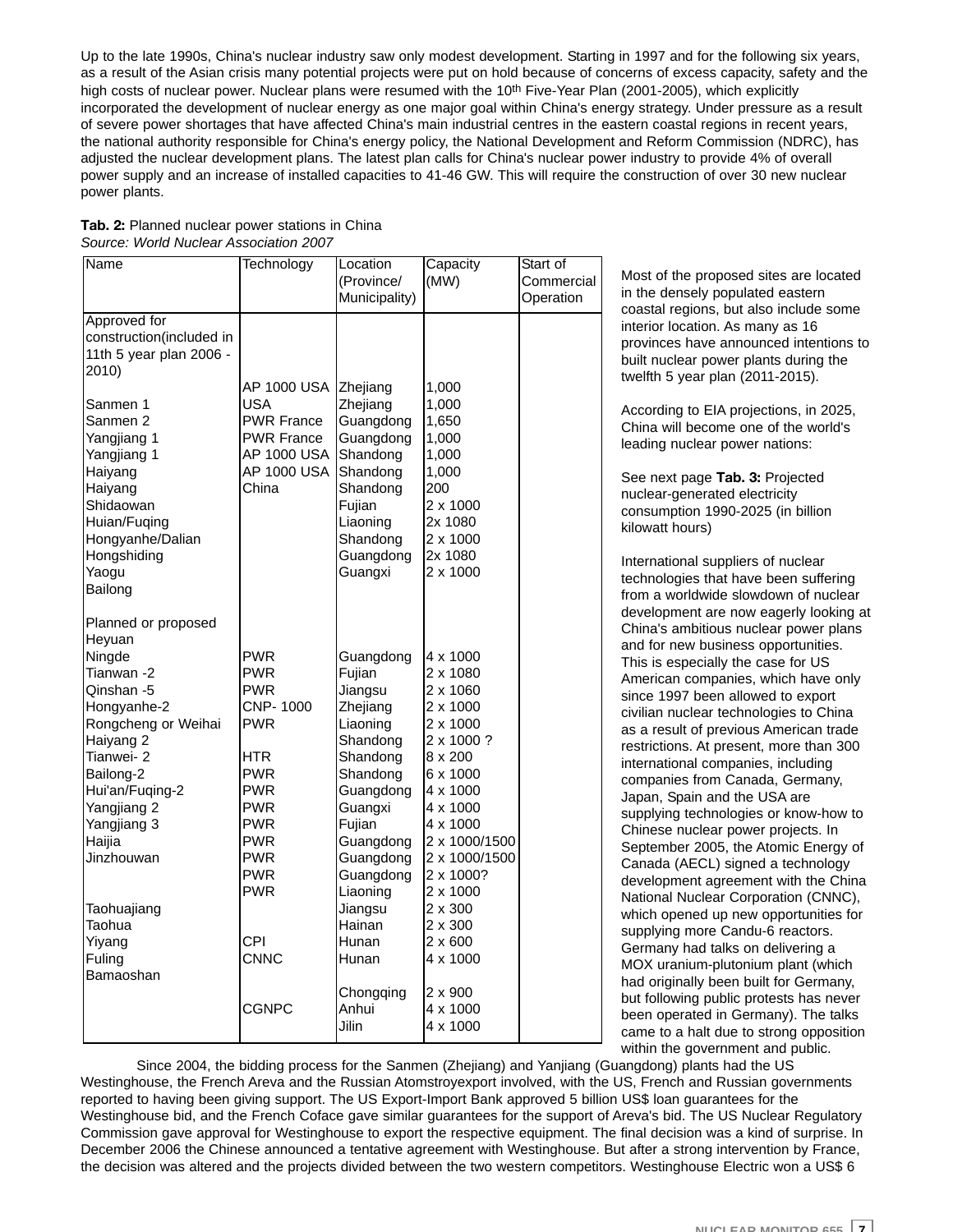billion worth contract to build four of its AP 1000 reactors in Sanmen and in Haiyang north of Shanghai (another projected plant, which was not part of original bidding). The French Areva won a US\$ 5 billion worth contract to built two plants in Yanjiang (Guangdong). Construction is planned to start in 2009, the first plants are expected to be completed in 2013. In addition Areva also agreed to supply uranium to China (\*7).

**Tab. 3:** Projected nuclear-generated electricity consumption 1990-2025 (in billion kilowatt hours)

| Country       | 1990 | 2000 | 2001 | 2010 | 2015 | 12020 | 2025 |
|---------------|------|------|------|------|------|-------|------|
| <b>USA</b>    | 577  | 754  | 769  | 794  | 812  | 816   | 816  |
| France        | 298  | 394  | 1401 | 447  | 478  | 520   | 550  |
| Germany       | 145  | 161  | 163  | 137  | 107  | 15    | 0    |
| Japan         | 192  | 294  | 309  | 369  | 394  | 426   | 411  |
| Canada        | 69   | 69   | 73   | 108  | 110  | 118   | 98   |
| Russia        | 115  | 122  | 125  | 141  | 154  | 129   | 99   |
| S. Korea      | 50   | 104  | 107  | 141  | 171  | 209   | 220  |
|               | 6    |      |      |      |      |       |      |
| <b>IChina</b> | 0    | 16   | 17   | 66   | 129  | 142   |      |

*Source: Energy Information Administration (EIA)*

In the long run, China aims to rely more on home-grown nuclear technologies. This will on the one hand include the duplication of imported technologies, but on the other hand also the development of its own technologies, such as the CNP (China Nuclear Power) 1000 and 1500 models. The CNP 1000 technology will be used for the two 1,000 MW reactors built in Fangjiashan, Zhejiang province (\*8). China's nuclear research institutes and companies claim to have achieved high standards. Qinghua University's Institute of Nuclear Energy (INET) has developed a 10 MWt hightemperature gas-cooled reactor (HTR-10). In 2006, the China Huaneng Group, the country's largest power company launched the construction of a first nuclear power plant with using high temperature gas-cooled reactors (HTR-PM) developed in China. The demonstration plant Shidaowan is located in Rongcheng, Shandong province and will have an installed capacity of 200 MW. 18 further units are planned to be built either in Rongsheng or in Weihai, Shandong province. These smaller reactors are planned to supply energy for desalinisation plants. With Russian assistance China is also working on the development of fast reactors. The development of a domestic nuclear industry will enable China to export their technologies to other countries. China has already been involved in the construction of a smaller plant in Chasma in Pakistan, and in November 2006, during a state visit of president Hu Jintao to Pakistan talks were held to cooperate on more nuclear power projects in the future.

The Chinese public has been informed about the planned massive development of national nuclear industries, but Chinese media are quick to assure that nuclear power is a clean and safe energy source. Although China has seen a promising development of environmental NGOs in recent years, with countless groups mushrooming all over the country, none of them seems to have been able to openly address concerns related to nuclear issues. According to the China Atomic Energy Authority "China established a safety and supervision and management systems and nuclear safety standards in line with international standards. A threelevel nuclear power plant related nuclear accident emergency management system is in place..." (\*9) Details about this

system have not been made public. There are also regulations on the safety of radioactive isotope and radiation devices, which require immediate and accurate reports on accidents. However, as long as transparency and access to information is not given, and environmental NGOs are not able to address issues of nuclear safety, concerns remain about adequate handling of nuclear accidents, the handling of nuclear wastes and the safety in uranium mines, enrichment facilities and disposal sites, the majority of which are located in China's less developed western regions.

#### **Sources:**

- \*1 Szymanski, Tauna: "China's Take on Climate Change", American Bar Association Sustainable Development, Ecosystems and Climate Change Committee newsletter, May 2006
- \*2 South China Morning Post, Nov. 8, 2006: "China overtake US in gas2 emissions by 2009"
- \*3 see \*1
- \*4 South China Morning Post April 4, 2006, p. A4: "Focus on free trade after uranium deal"
- \*5 Nuclear Monitor 650, December 15, 2006: "2006 Nuclear-Free Future Resistance Award: Sun Xiaodi"
- \*6 Spiegel online May 14, 2005, Frühlingsdorf, Michael: Atomare Endlager - Deutsche Hilfe für Chinas strahelende Zukunft
- \*7 www.chinaview.cn February 6, 2007: "China's nuclear energy plants to power up" & www.post-gazette.com March 2, 2007: "Westinghouse nails down China nuclear deal." By Dan Fitzpatrick
- \*8 www.chinaview.cn February 6, 2007, "China's nuclear energy plants to power up"
- \*9- China Atomic Energy Authority: "Present Situation and Development Prospect of Peaceful Uses of Nuclear Energy in China", Beijing Review, Oct. 14, 2004

**Source and contact:** Eva Sternfeld, China Environment & Sustainable Development Reference and Research Center (CESDRRC),

The author can be contacted at aiwastar@163bj.com, cesdrrc@gmx.net Http://www.chinaeol.net/cesdrrc

#### China postpones climate report

China has postponed the release of its National Plan on Climate Change, amidst reports that the document for the first time discloses internal targets for carbon dioxide (CO2) emissions. According to one of the reports authors, Xu Huaqing, the document aims to discuss how China should deal with greenhouse gases over the next five years. Press reports on the National Plan suggest that, while recognizing that the country faces an average temperature increase of 1.2-2.1 degrees C and associated environmental and economic impacts, it is ready to take only limited action to curb its emissions. The main proposal, to reduce CO2 emissions per unit of gross domestic product (GDP) by 40% over the period 2000 to 2020, would be more than offset by Chinas plans to quadruple its GDP over the same period. China currently relies on coal for 70% of its energy needs, and, according to the International Energy Agency, is poised to overtake the USA as the worlds largest emitter of CO2 either this year or next.

World Nuclear News, 24 April 2007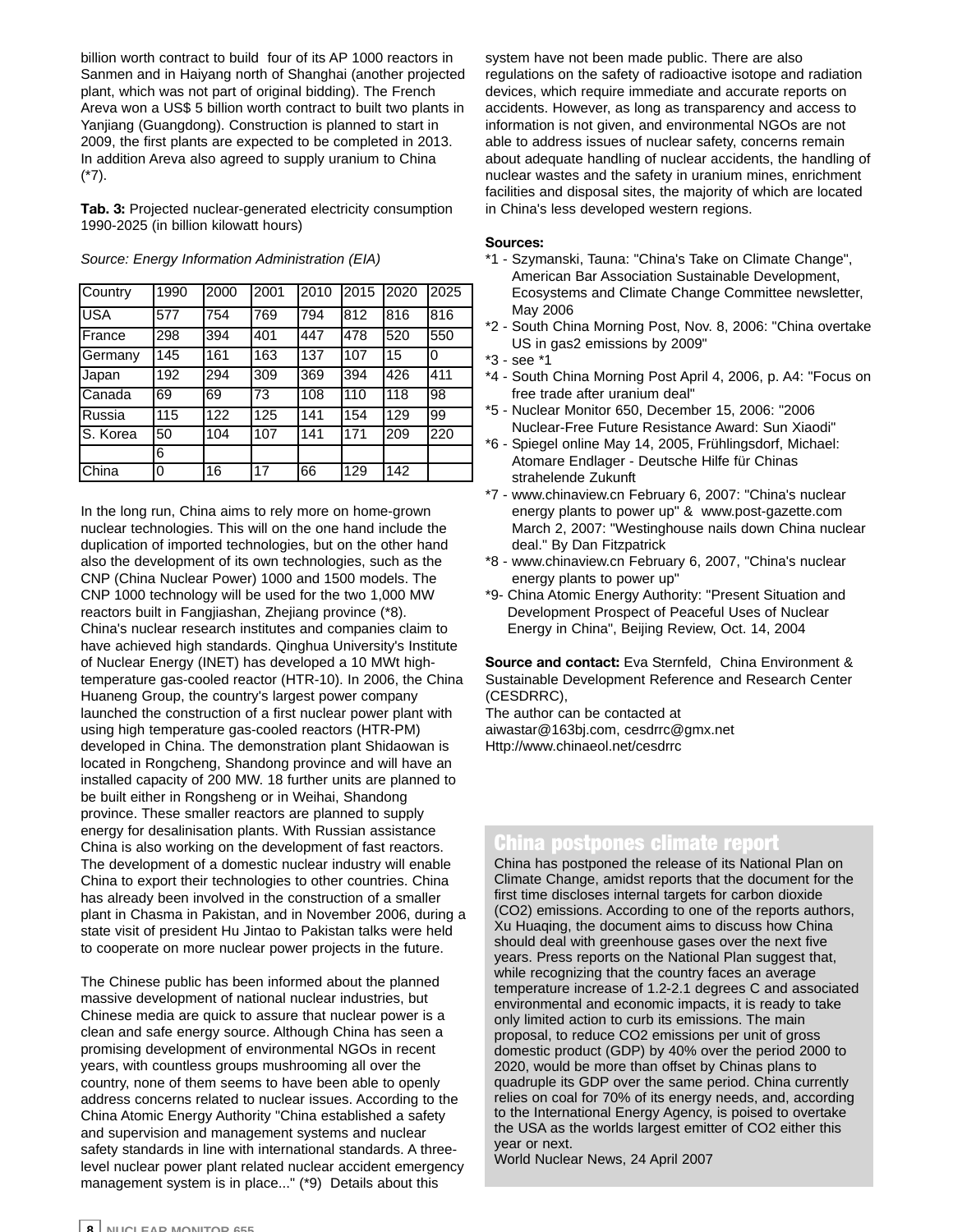#### IN BRIEF

**IPCC: "nuclear energy part of the solution".** In the first report ever of the United Nations (UN) in which they lay out a detailed plan to save the planet from the catastrophic effects of rising temperatures the final text will probably have something for everyone, ie. GMO for bio fuels, nukes, coal capture and storage but also renewables, structural change, efficiency and the like. It's a 'pick as you wish'-list.

The report will be (is) published on May 4, the day after this issue is mailed out.

The UN study will (most likely) conclude that mankind has the know-how to reduce global greenhouse gas emissions more than enough to limit the expected temperature rise across the planet to 2-3 degrees Celsius. - but only if politicians do more to force businesses and individuals to take action. Such a move would cost the world economy billions of dollars over the next two decades, but this could be recouped by savings due to the health benefits of lower levels of air pollution.

The report, from the Intergovernmental Panel on Climate Change (IPCC), will say a range of measures can be introduced across the energy supply, transport, buildings, agriculture and forestry, industry and waste sectors. The best way to limit future emissions is to focus on clean development in developing countries.

The summary of the new report, a draft of which has been obtained by the Guardian (that is why we are able to write about it before it is published), says: "It is technically and economically feasible to stabilise greenhouse gas concentrations in the atmosphere ... provided that incentives are in place to further develop and implement a range of mitigation technologies." It would be for the first time that the IPCC/UN would actively say that nuclear energy should be part of the solution. If this is accepted it will certainly also open the doors for acceptance of nuclear in for instance support schemes to be developed for any post-Kyoto international agreement (such as the current Clean Development Mechanism) and thus receive massive subsidies again.

#### **Guardian (UK), 28 April 2007**

**Most 2008 US President candidates support nuclear power.** Each of the top contenders for the Republican nomination and all but one of the major Democratic hopefuls support nuclear power to some extent. Most cite the prospect that atomic energy could help reduce climate change by supplanting power produced by fossil fuel sources such as coal and natural gas. The two leading Democratic presidential candidates, Senators Hillary Clinton and Barack Obama, have joined one of the top Republicans in the race, Senator John McCain of Arizona, to sponsor the Climate Stewardship and Innovation Act of 2007. The measure includes more than \$3.6 billion (2.64 billion Euro) in funding and loan guarantees for the planning and construction of nuclear plants using new reactor designs.

The only major candidate opposed to increased reliance on nuclear power is a former senator from North Carolina, John Edwards. The *Las Vegas Review Journal* reported that during a visit to that city in February, Mr. Edwards declared that nuclear power had no future in America. One potential entrant in the Democratic field, Vice President Gore, also remains cool to nuclear power. Gore (in an interview with a Dutch daily) on nuclear power: " I'm not opposed to it, but skeptical. I think it will play only a marginal role in the future. It is extremely expensive, it takes a lot of time to built nuclear plants and besides that it is dangerous".

One critical part of the nuclear calculus for Democrats these days is the negative sentiment of Nevada residents to the federal government's plan to store high-level nuclear waste at Yucca Mountain. As a result all of the major Democratic candidates are now opposed to the plans for Yucca. The even appear to be in something of a competition to outdo one another on the issue.

But, as a US anti-nuclear activist stated: "If you're really concerned about the waste, how can you favor nuclear power if we have no way to deal with the waste?"

#### **New York Sun, 20 April 2007 / Metro (NL), 4 April 2007**

**Australia: Labor Party changes uranium mining policy.** On April 28, Australia's centre-left Labor Party (ALP) scrapped its 25 year ban on new uranium mines. But after a divisive debate at the part's national policy conference in Sydney, Labor maintained its opposition to nuclear power or nuclear enrichment industry in Australia. While Labor is in opposition nationally, the party holds power in all of Australia's six states and two territories, and the state governments continue to hold the powers to approve or veto mining The new policy is not binding on state governments. The state premiers of Western Australia and Queensland, which hold most of the untapped uranium reserves, said they would continue to use their powers to stop new uranium mines. "The Western Australian Premier and I have made it clear ... and we are the resource states, we won't be mining uranium. We'll keep it exactly as it is," Queensland state Premier Peter Beattie told reporters..

Labor's new policy came as conservative Prime Minister John Howard announced plans to help expand Australia's uranium industry to make it easier for companies which might want to develop nuclear processing or nuclear power in Australia. Howard, a strong supporter of nuclear energy and increased uranium exports, said his government would soon overturn laws which prevent nuclear activities in Australia, and would introduce laws in 2008 to set up a nuclear regulatory regime. His move ensures nuclear power and enrichment will be key issue for voters at national elections, due in the second half of 2007. During the Labor conference environmentalists protested outside the conference, condemned Labor's new policy. Two days later,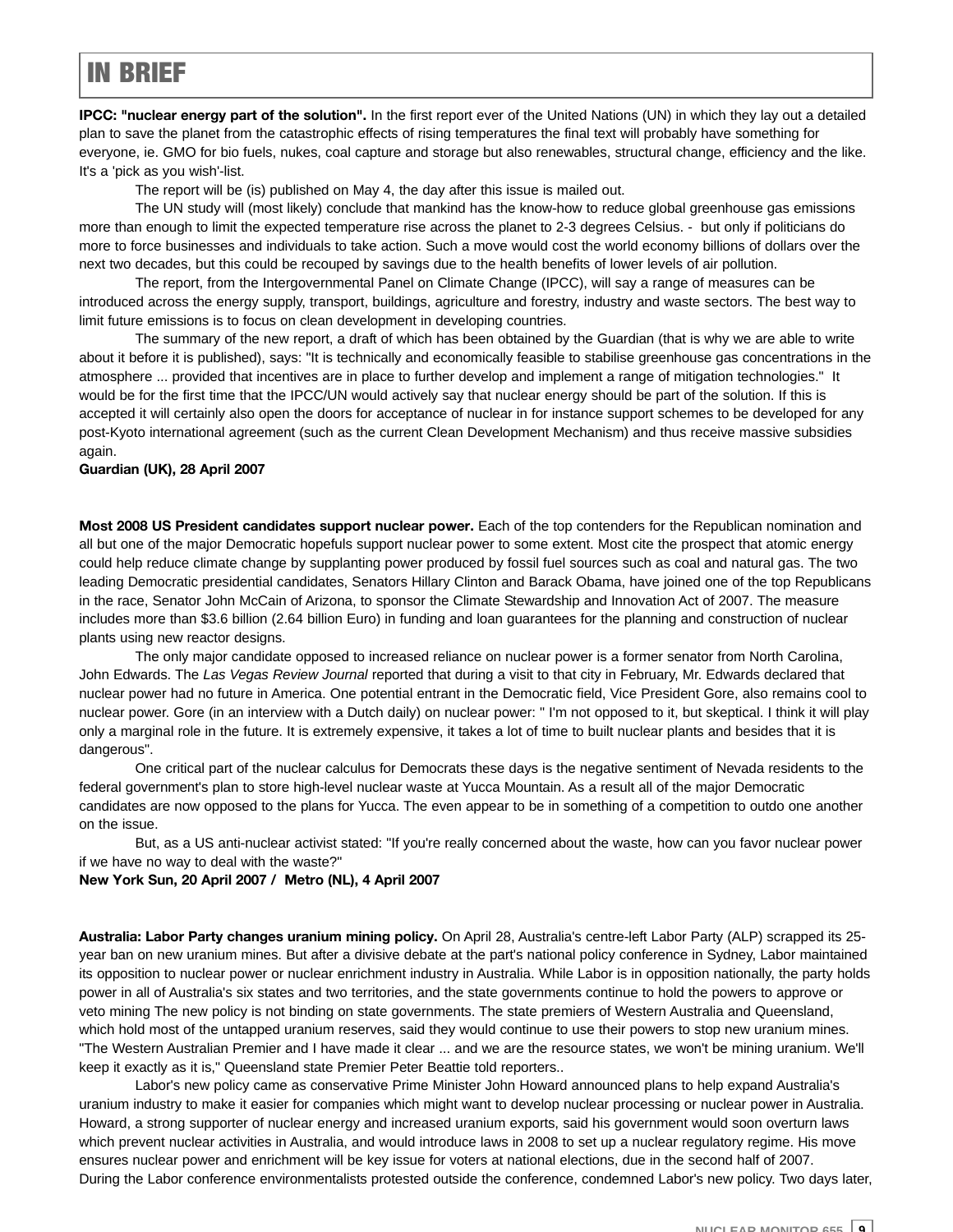a collaboration of community representatives locked down Victorian ALP headquarters to voice their disgust that the party is locking Australia into a dangerous nuclear future. "We are here locking the parliamentarians out of office as the Australian Labour Party (ALP) is locking us into a radioactive future."

#### **Reuters, 28 April 2007 / Media Release Nuclear Free Australia, 30 April 2007**

**US: more problems for Yucca Mountain.** The Walker River Paiute Tribe in Nevada, said in a statement April 17 that it no longer wanted DOE to include the proposed Mina rail corridor, which runs through tribal land, in an environmental impact study (EIS) for a rail route to Yucca Mountain. The Indian Tribe decided it doesn't want nuclear waste shipped by rail across its land on the way to the DOE repository. The Walker River Paiute Tribe said in a statement "the tribal council began the EIS process to allow the tribe to make an informed, educated decision on the likelihood of nuclear waste passing through our reservation." Tribal chairwoman Genia Williams said the tribe dropped out of the EIS process after reviewing information collected to date. "The tribe will not allow nuclear waste to be transported by rail through our reservation," she said.

#### **Nuclear News Flashes, 18 April 2007**

**UK: Sellafield bodies had organs removed.** The government has announced an inquiry after it was revealed that organs and body tissues were secretly removed from the bodies of dead Sellafield workers from 1962 through to 1992. The UKAEA, which ran Sellafield at the time, tested the body parts for radioactive contamination, despite its public protestations that working at Sellafield was completely safe. The tests revealed that there was strong evidence that both the workers and people living in the area had increased levels of plutonium in their bodies due to atmospheric discharges. The UKAEA has announced it will carry out a similar investigation at Dounreay.

**N-Base Briefing 522, 21 April 2007**

#### **Japan: Toyocho votes against repository research**

The mayor of Toyocho in Kochi Prefecture, Japan, has not been re-elected, losing to a candidate opposed to investigations towards a possible radioactive waste repository being sited near the town. In March 2006, mayor Yasuoki Tashima put Toyocho forward to the government as a possible site for the country's high-level radioactive waste storage facility. Toyocho was the first town to respond to a 2000 government invitation and would have received up to 2 billion yen (US\$16.8 million or 11 million Euro) in annual subsidies as long as the feasibility studies lasted. However, Tashima did not inform residents or the town council about his decision until January 2007. The mayoral election was called after Tashima announced his resignation on 4 April to seek a voter mandate for his move to check the suitability of the town as a potential repository site. However, Yasutaro Sawayama said during his campaign that he would immediately scrap the town's application for such research. The move means that the government must continue its search for a location volunteering to host a repository. **World Nuclear News, 23 April 2007**

**The Raging Grannies close Vermont Yankee gate.** Many actions took place all over the world on April 26, to commemorate Chernobyl, of which one is very special we think. In the U.S. seven anti-nuclear activists were arrested after chaining themselves to a fence at Vermont Yankee nuclear power plant. The protesters, who call themselves the Raging Grannies, want the plant shut down and have engaged in at least 30 of similar actions at Entergy's corporate offices and at the gate of the power plant in Vernon, since December 2005. Vermont state's Attorney Davis has balked at prosecuting them, saying he doesn't want them using the justice system as a platform for attention. Why is this one so special?

The women arrested and cited for trespassing and disorderly conduct were 38, 59, 63, 66, 68, 78 and 88 years of age! **Personal email Kevin Kamps, 27 April 2007**

**France: occupation of pylon near Flamanville.** According to a statement from Sortir du Nucleaire, the last two anti-nuclear activists climbed down from a pylon supporting a 400 kilovolt transmission line near Flamanville on April 16. The two were the last of four protesters who, on April 14, climbed up the pylon to protest the government's authorization April 11 of Electricite de France's EPR project at Flamanville, and its associated new 400-kV line. The pylon is about 500 meters outside the plant site boundary.

The protesters had hitched themselves to the metallic structure a few meters under the transmission cables, and spread out banners reading "Stop EPR" and "Stop THT," the latter the French acronym for very high voltage. The two other activist climbed down on April 14 and 15.

#### **Nuclear News Flashes, 16 April 2007**

**Holiday? Walk towards a nuclear Free Future: UK, May 12 - August 6.** On May 12, Footprints for peace will embark on an 86 day pilgrimage working with local communities to raise public awareness about the suffering and coercion that communities through out the world face by the nuclear industry. The walk will travel a route along the east coast of Ireland, beside the Irish Sea, one of the most nuclear contaminated seas in the world due to the operations at Sellafield nuclear facility, UK. We aim to connect with local communities who are affected daily, and hear from them about the devastating impact on both the people and environment.

From Belfast we will ferry to Glasgow and from here walk up to Faslane in solidarity with the local community opposed to Britain<sup>1</sup>s Trident Submarine Base. The base is home to all 4 of Britain<sup>1</sup>s operational intercontinental nuclear submarines,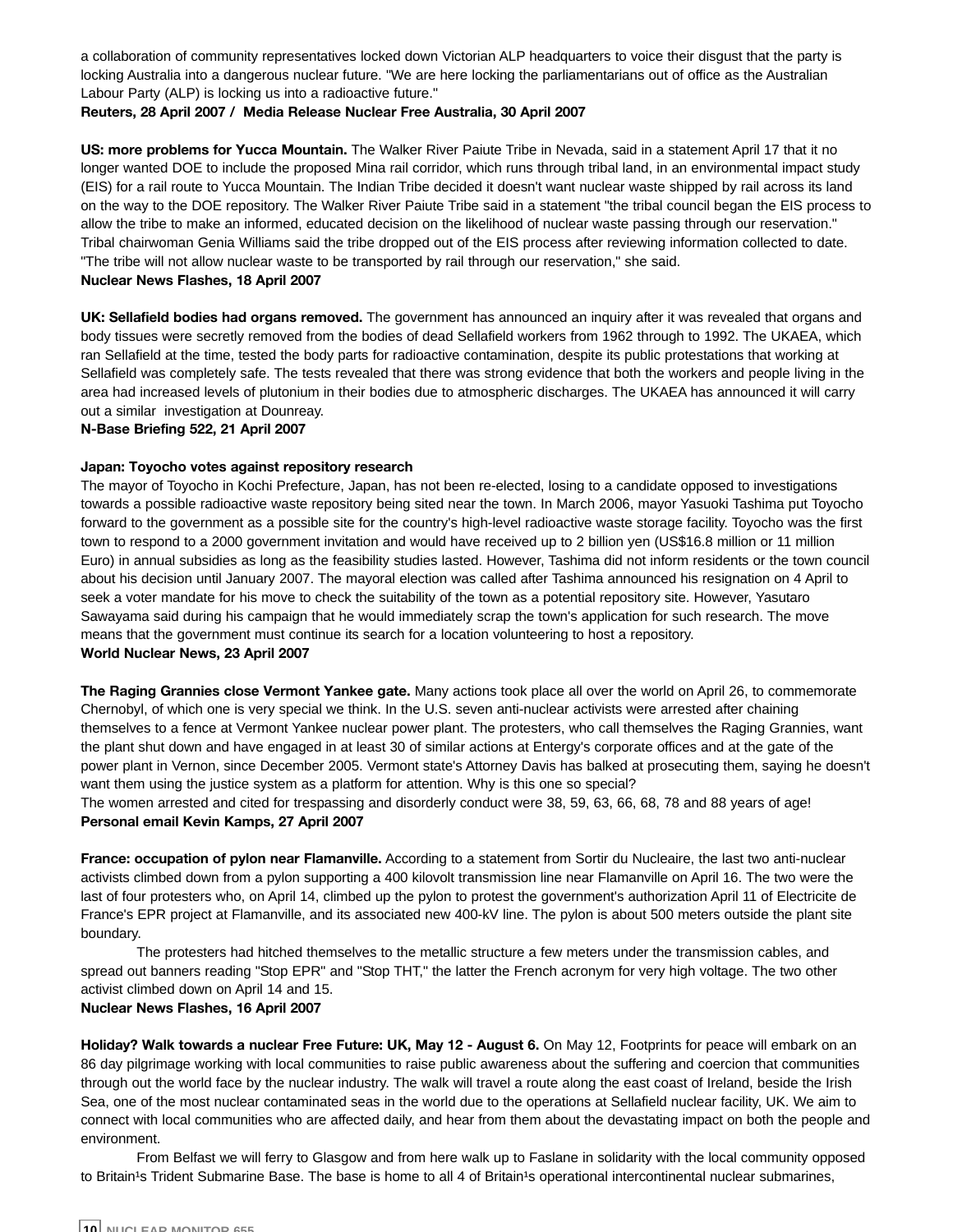consisting of nearly 200 warheads:

From Faslane we will continue to walk down to the Sellafield Nuclear Site in England. This site is the worlds largest nuclear facility which is responsible for reprocessing the majority of the worlds spent nuclear fuel.

From Sellafield the walk will participate in the annual July 4th gathering at Menwith Hill U.S Spy Base, before continuing onto Aldermaston Nuclear Research Facility. The Blair Government has recently increased funding for Aldermaston to build the Orion Laser System and expand the already existing nuclear weapons facility.

From Aldermaston the walk will go to London where it will arrive on August 6. Footprints for Peace is a grassroots, non-profit peace group and "we invite everyone to join us in Closing the Nuclear Industry Step by Step. Please walk with us for as long as you can - a single step or for the entire walk." Web: http://www.footprintsforpeace.net/

**Contact: : ka@footprintsforpeace.net**

#### WISE AMSTERDAM/NIRS

**ISSN:** 1570-4629

**Reproduction** of this material is encouraged. Please give credit when reprinting.

**Editorial team:** Dirk Bannink and Peer de Rijk.

With **contributions** from WISE Amsterdam, Alliance for Nuclear Responsibility, CESDRRC and Laka Foundation.

Next issue of the Nuclear Monitor (#656) will be mailed out on May 18, 2007.

#### WISE/NIRS offices and relays

#### **WISE Amsterdam**

P.O. Box 59636 1040 LC Amsterdam The Netherlands Tel: +31 20 612 6368 Fax: +31 20 689 2179 Email: wiseamster@antenna.nl Web: www.antenna.nl/wise

#### **NIRS**

6930 Carroll Avenue, Suite 340 Takoma Park, MD 20912 Tel: +1 301-270-NIRS (+1 301-270-6477) Fax: +1 301-270-4291 Email: nirsnet@nirs.org Web: www.nirs.org

#### **NIRS Southeast**

P.O. Box 7586 Asheville, NC 28802 USA Tel: +1 828 675 1792 Email: nirs@main.nc.us

#### **WISE Argentina**

c/o Taller Ecologista CC 441 2000 Rosario Argentina Email: wiseros@ciudad.com.ar Web: www.taller.org.ar

#### **WISE Austria**

c/o Plattform gegen Atomgefahr Roland Egger Landstrasse 31 4020 Linz Austria Tel: +43 732 774275; +43 664 2416806 Fax: +43 732 785602

Email: post@atomstopp.at Web: www.atomstopp.com

#### **WISE Czech Republic**

c/o Jan Beranek Chytalky 24 594 55 Dolni Loucky Czech Republic Tel: +420 604 207305 Email: wisebrno@ecn.cz Web: www.wisebrno.cz

#### **WISE India**

42/27 Esankai Mani Veethy Prakkai Road Jn. Nagercoil 629 002, Tamil Nadu India Email: drspudayakumar@yahoo.com;

#### **WISE Japan**

P.O. Box 1, Konan Post Office Hiroshima City 739-1491 Japan

#### **WISE Russia**

P.O. Box 1477 236000 Kaliningrad Russia Tel/fax: +7 95 2784642 Email: ecodefense@online.ru Web: www.antiatom.ru

#### **WISE Slovakia**

c/o SZOPK Sirius Katarina Bartovicova Godrova 3/b 811 06 Bratislava Slovak Republic Tel: +421 905 935353 Email: wise@wise.sk Web: www.wise.sk

#### **WISE South Africa**

c/o Earthlife Africa Cape Town Maya Aberman po Box 176 Observatory 7935 Cape Town South Africa Tel: + 27 21 447 4912 Fax: + 27 21 447 4912 Email: coordinator@earthlife-ct.org.za Web: www.earthlife-ct.org.za

#### **WISE Sweden**

c/o FMKK Barnängsgatan 23 116 41 Stockholm Sweden Tel: +46 8 84 1490 Fax: +46 8 84 5181 Email: info@folkkampanjen.se Web: www.folkkampanjen.se c/o FMKK

#### **WISE Ukraine**

P.O. Box 73 Rivne-33023 Ukraine Tel/fax: +380 362 237024 Email: ecoclub@ukrwest.net Web: www.atominfo.org.ua

#### **WISE Uranium**

Peter Diehl Am Schwedenteich 4 01477 Arnsdorf Germany Tel: +49 35200 20737 Email: uranium@t-online.de Web: www.wise-uranium.org